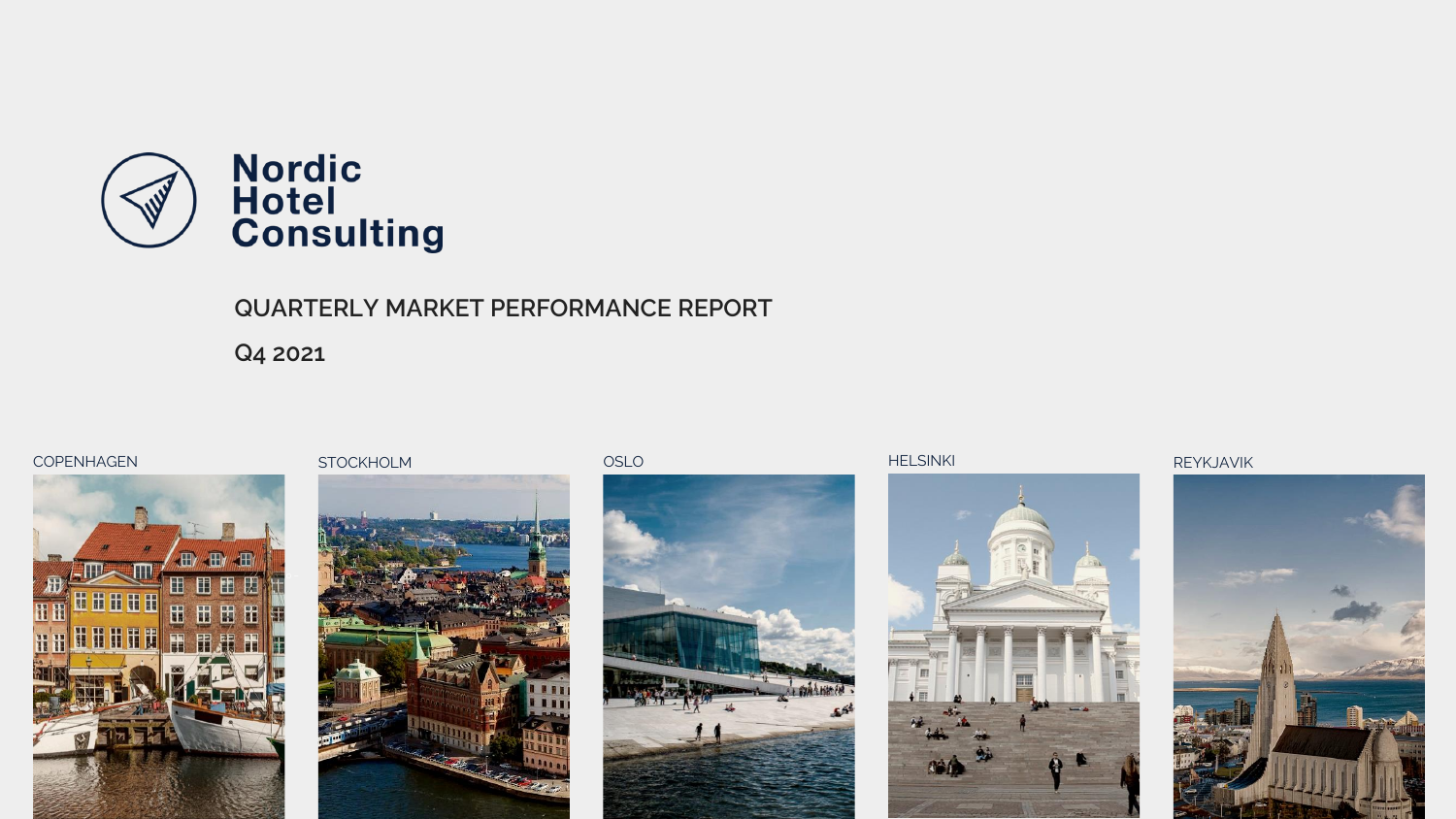## **ØNHC**

# **Q4 HIGHLIGHTS**

- The last quarter of 2021 started very optimistic with limited restrictions in all Nordic countries. However, at the end of the quarter, several countries implemented new measures to limit the spread of the new virus variant. Despite the reimplementation of restrictions, the capitals experienced positive occupancy, ADR and RevPAR change in the quarter compared to Q4 2020.
- Occupancy rate for Q4 2021:
	- Copenhagen: 53.6%
	- Stockholm: 51.7%
	- Oslo: 50,7%
	- Helsinki: 45.6%
	- Reykjavik: 58.3%

Nordic Hotel Consulting advised Starwood Capital Group and affiliate SREIT on the acquisition of Comfort Hotel Vesterbro.



Nordic Hotel Consulting acted as exclusive commercial advisor to SAS Pilot & Navigatør Pensionskasse on the sale of Hotel Propellen in Billund.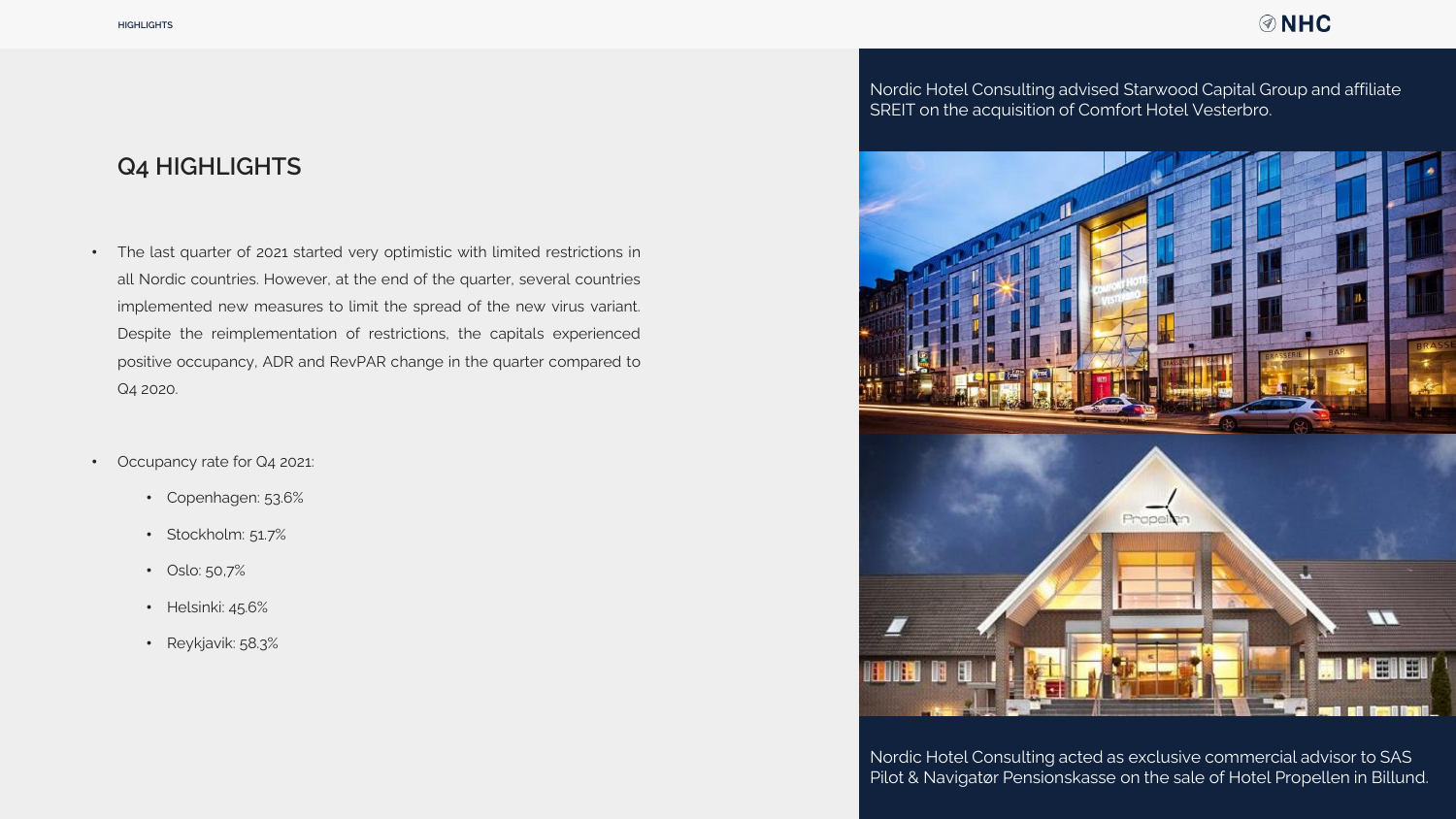# **COPENHAGEN MARKET**

- The hotels in Copenhagen experienced a positive trend compared to Q4 2020. The occupancy in the quarter was 54%, the ADR was DKK 853 and the RevPAR was DKK 457. Compared to 2019, the city was still behind with an occupancy index of 0.70 and ADR index of 0.90.
- In October, the city had an occupancy of 60% and an ADR of DKK 843, which was leading to a RevPAR of DKK 502. All the KPIs experienced an increase compared to 2020, although, there is a significant gap to the 2019-numbers.
- In November, all KPIs continued to increase from October. With an occupancy of 64% and an ADR of DKK 865, the RevPAR of the month raised to DKK 554.
- The last month of 2021, December, was influenced by new Covidrestrictions, hence, the occupancy dropped to 37%. The ADR, on the other side, remained relatively high at DKK 848, and led to a RevPAR of DKK 317.

*Data source: Benchmarking Alliance*

|                                                       | Oct   | $\Delta^*$ | Nov   | $\Delta^\star$ | <b>Dec</b> | $\Delta^*$ | Q4    | $\Delta^*$ |
|-------------------------------------------------------|-------|------------|-------|----------------|------------|------------|-------|------------|
| Occupancy                                             | 59,5% | 177,7%     | 64,1% | 237,7%         | 37,3%      | 155,8%     | 53,6% | 192,4%     |
| ADR (DKK)                                             | 843   | 29,4%      | 865   | 40,3%          | 848        | 38,6%      | 853   | 35,6%      |
| RevPAR (DKK)                                          | 502   | 259,4%     | 554   | 373,7%         | 317        | 254,7%     | 457   | 296,4%     |
|                                                       |       |            |       |                |            |            |       |            |
| ADR (EUR)                                             | 113   |            | 116   |                | 114        |            | 115   |            |
| RevPAR (EUR)                                          | 67    |            | 74    |                | 43         |            | 61    |            |
| $\Delta^*$ Percentage change from same period in 2020 |       |            |       |                |            |            |       |            |
| Data source: Benchmarking Alliance                    |       |            |       |                |            |            |       |            |

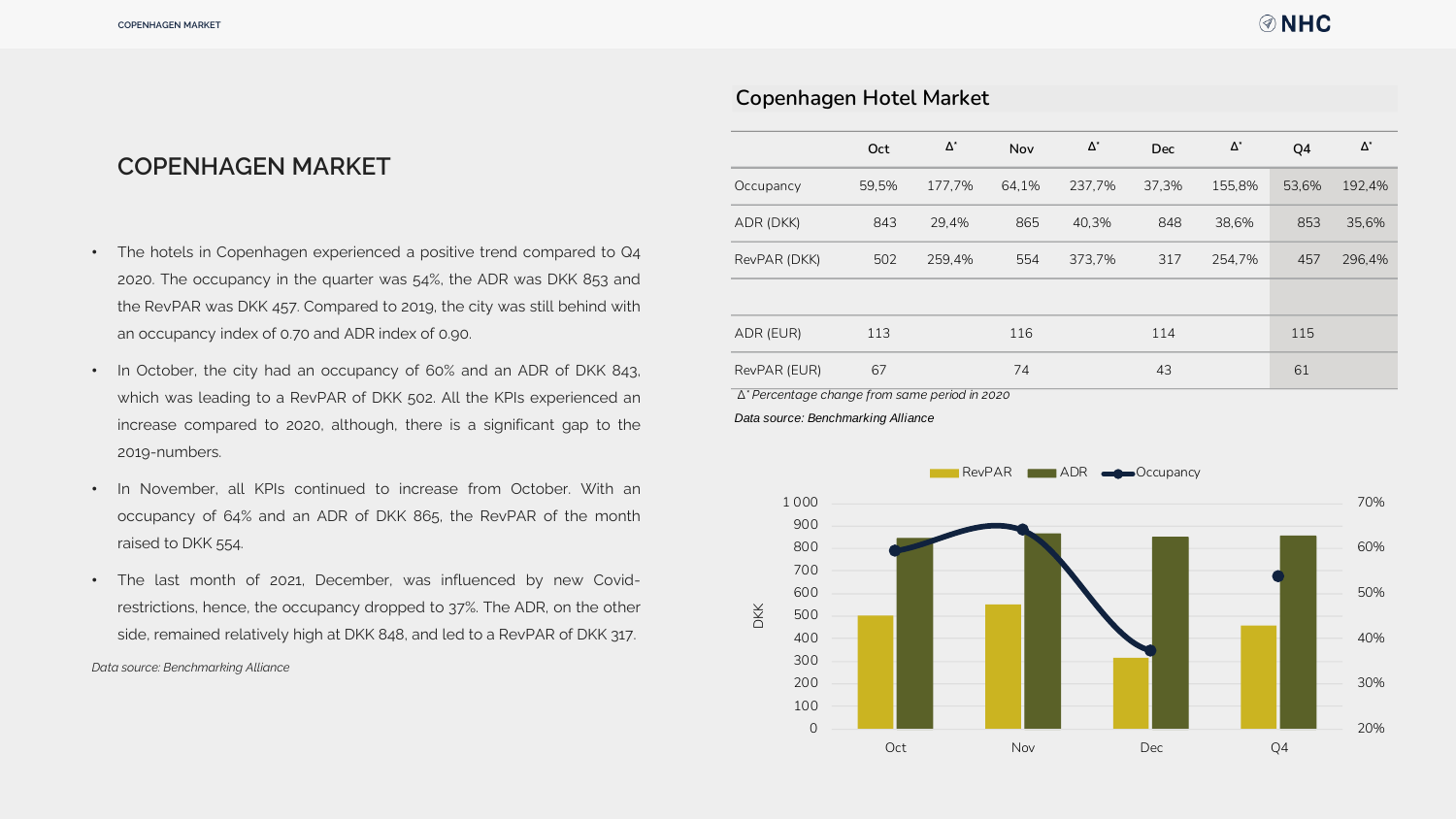## **Stockholm Hotel Market**

# **STOCKHOLM MARKET**

- In Q4, Stockholm performed at a better level compared to 2020. With an occupancy change of 126% and an ADR increase of 25%, the RevPAR for Q4 ended at SEK 555. Even though, the RevPAR increased compared to the same quarter in 2020, the performance only corresponds to a RevPAR index of 0.75 compared to Q4 2019.
- In October, Stockholm recorded an increase of all the KPIs in comparison to 2020. With an occupancy of 54% and an ADR of SEK 1,044, the RevPAR ended at SEK 561 for the month.
- November was another month of improvement in the capital. The occupancy and RevPAR increased notably compared to last year. Furthermore, with an occupancy of approx. 60% and ADR of SEK 1,091, the month signified that the market continued to recover to pre-pandemic levels.
- In December, Stockholm experienced a drawback of the recovery. Even though, the ADR remained just below SEK 1,100, the occupancy dropped to 42%., leading to a RevPAR of SEK 454.

*Data source: Benchmarking Alliance*

|              | Oct   | $\Delta^*$ | <b>Nov</b> | $\Delta^*$ | <b>Dec</b> | $\Delta^*$ | Q4    | $\Delta^*$ |
|--------------|-------|------------|------------|------------|------------|------------|-------|------------|
| Occupancy    | 53.7% | 63,0%      | 59.9%      | 211,3%     | 41,5%      | 158.6%     | 51.7% | 126,6%     |
| ADR (SEK)    | 1044  | 14.8%      | 1091       | 34,0%      | 1094       | 33,7%      | 1.075 | 24.8%      |
| RevPAR (SEK) | 561   | 87.1%      | 654        | 317.3%     | 454        | 245.8%     | 555   | 182,9%     |
|              |       |            |            |            |            |            |       |            |
| ADR (EUR)    | 104   |            | 109        |            | 106        |            | 106   |            |
| RevPAR (EUR) | 56    |            | 65         |            | 44         |            | 55    |            |

 *∆\* Percentage change from same period in 2020*

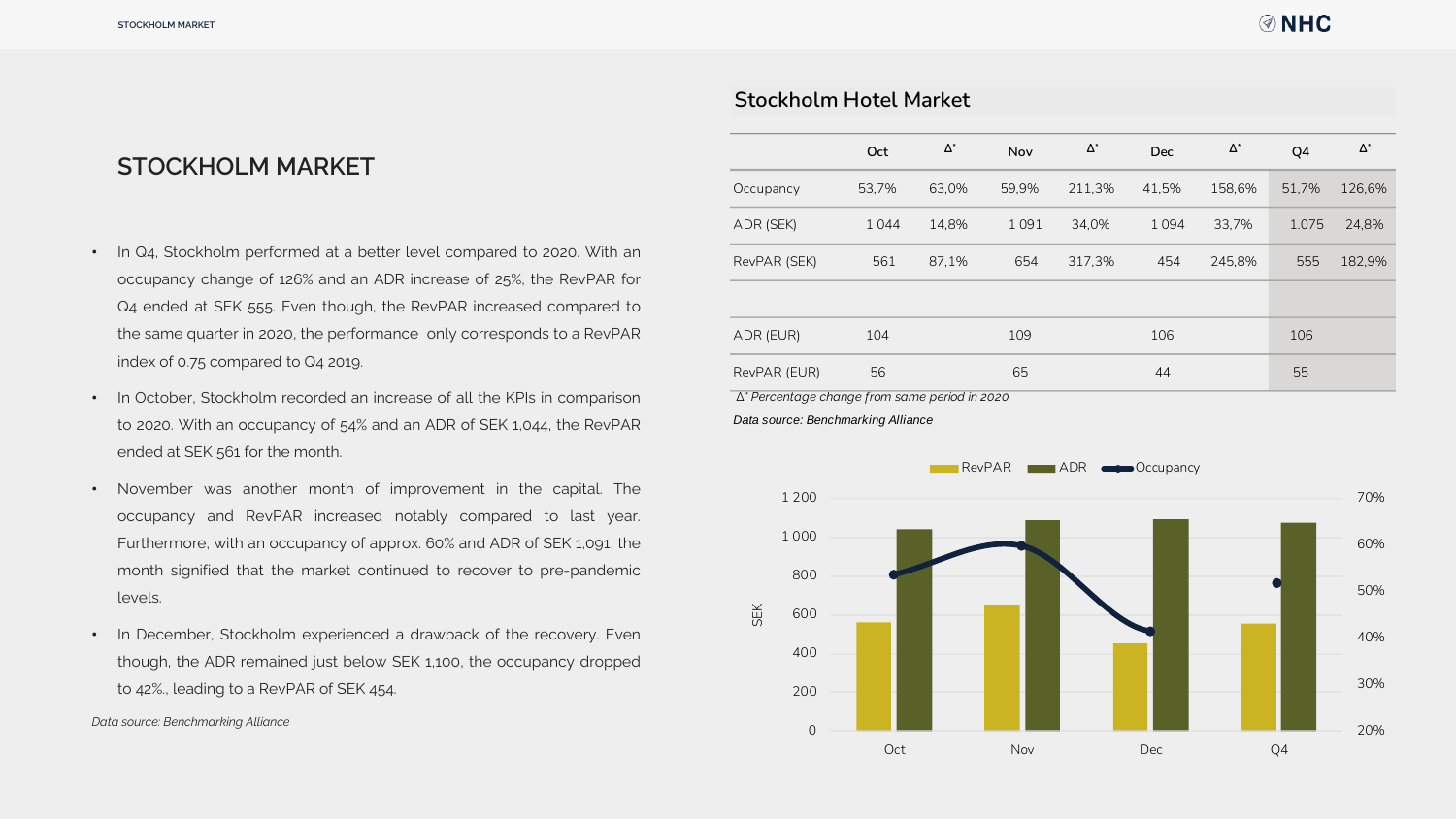# **OSLO MARKET**

- During Q4, Oslo continued to improve their performance compared to 2020, although December was a weak month. The occupancy of the quarter was 51% and the ADR was NOK 1,092, which led to a RevPAR of NOK 554 and a RevPAR index of 0.85 compared to the same quarter in 2019.
- In October, the occupancy raised to 60% for the first time in since February 2020. The ADR was NOK 1,055, whereas the RevPAR continued to grow from last month to NOK 635.
- In November, the ADR raised to NOK 1,125, a change of 42% compared to last year. Furthermore, the occupancy kept increasing to 65%, hence the RevPAR increased to NOK 725.
- The positive trend of recovering stopped in December. Due to implementation of new restrictions, the occupancy went down to 28%. Although, the ADR remained high at NOK 1,100, the RevPAR of the month was NOK 307.

| <b>Oslo Hotel Market</b>                      |       |            |         |            |            |            |         |            |
|-----------------------------------------------|-------|------------|---------|------------|------------|------------|---------|------------|
|                                               |       |            |         |            |            |            |         |            |
|                                               | Oct   | $\Delta^*$ | Nov     | $\Delta^*$ | <b>Dec</b> | $\Delta^*$ | Q4      | $\Delta^*$ |
| Occupancy                                     | 60,2% | 171,7%     | 64,5%   | 320,8%     | 27,9%      | 113,6%     | 50,7%   | 201,1%     |
| ADR (NOK)                                     | 1055  | 24,3%      | 1 1 2 5 | 42,3%      | 1.100      | 36,1%      | 1 0 9 2 | 33,1%      |
| RevPAR (NOK)                                  | 635   | 237,8%     | 725     | 498,9%     | 307        | 190,7%     | 554     | 300,8%     |
|                                               |       |            |         |            |            |            |         |            |
| ADR (EUR)                                     | 107   |            | 113     |            | 109        |            | 109     |            |
| RevPAR (EUR)                                  | 65    |            | 73      |            | 30         |            | 56      |            |
| ∆* Percentage change from same period in 2020 |       |            |         |            |            |            |         |            |
| Data source: Benchmarking Alliance            |       |            |         |            |            |            |         |            |
|                                               |       |            |         |            |            |            |         |            |
|                                               |       |            | RevPAR  | <b>ADR</b> | •Occupancy |            |         |            |
|                                               |       |            |         |            |            |            |         |            |

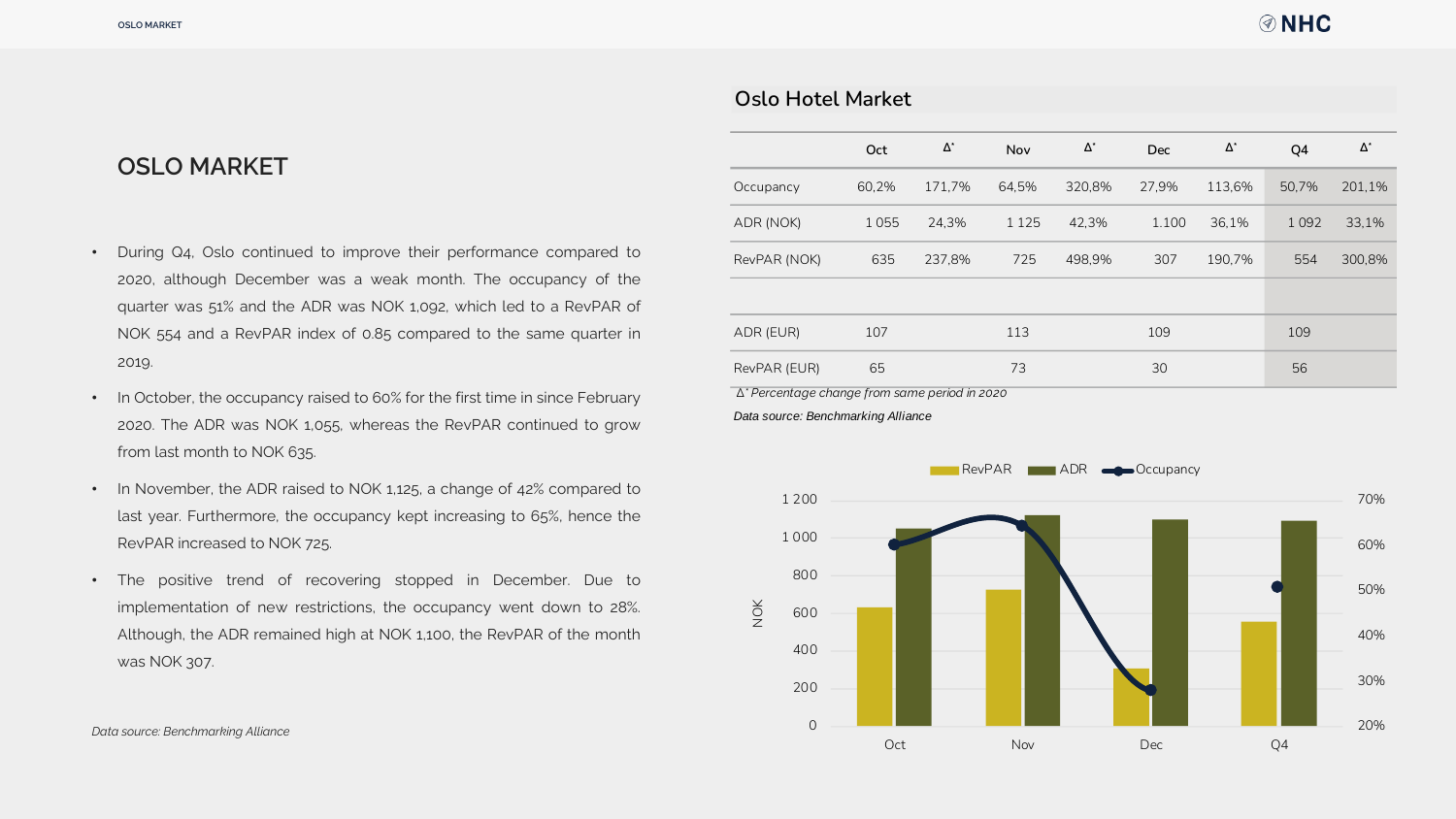## **Helsinki Hotel Market**

# **HELSINKI MARKET**

- In Q4, all the KPIs in Helsinki increased compared to the same quarter last year. Overall, the occupancy was 46%, ADR EUR 107 and RevPAR EUR 49. In comparison to 2019, the quarter had a weak performance with a RevPAR index of 0.55.
- In October, the occupancy in Helsinki was 45%, and the ADR continued at the same level as in September at EUR 100. As a result, the RevPAR was EUR 45, a strong RevPAR compared to previous months in 2021.
- In November, all the KPIs continued to increase. The occupancy increased to 53%, a positive change of 18% from October. The ADR was EUR 109 and the RevPAR was up at EUR 58.
- In December, the occupancy was approx. 39%, indicating a drop since November. ADR, on the other side, continued to increase and was EUR 112 in December. All this, led to a RevPAR of EUR 43, the weakest RevPAR of the quarter.

*Data source: Benchmarking Alliance*

|              | Oct   | Δ*     | Nov   | $\Delta^*$ | <b>Dec</b> | $\Delta^*$ | O <sub>4</sub> | $\Delta^*$ |
|--------------|-------|--------|-------|------------|------------|------------|----------------|------------|
| Occupancy    | 45.0% | 140.9% | 53.0% | 198.4%     | 38.7%      | 183.9%     | 45.6%          | 173,3%     |
| ADR (EUR)    | 100   | 14.3%  | 109   | 24.9%      | 112        | 24.3%      | 107            | 21,1%      |
| RevPAR (EUR) | 45    | 175.3% | 58    | 272.7%     | 43         | 252.9%     | 49             | 231.1%     |

 *∆\* Percentage change from same period in 2020*

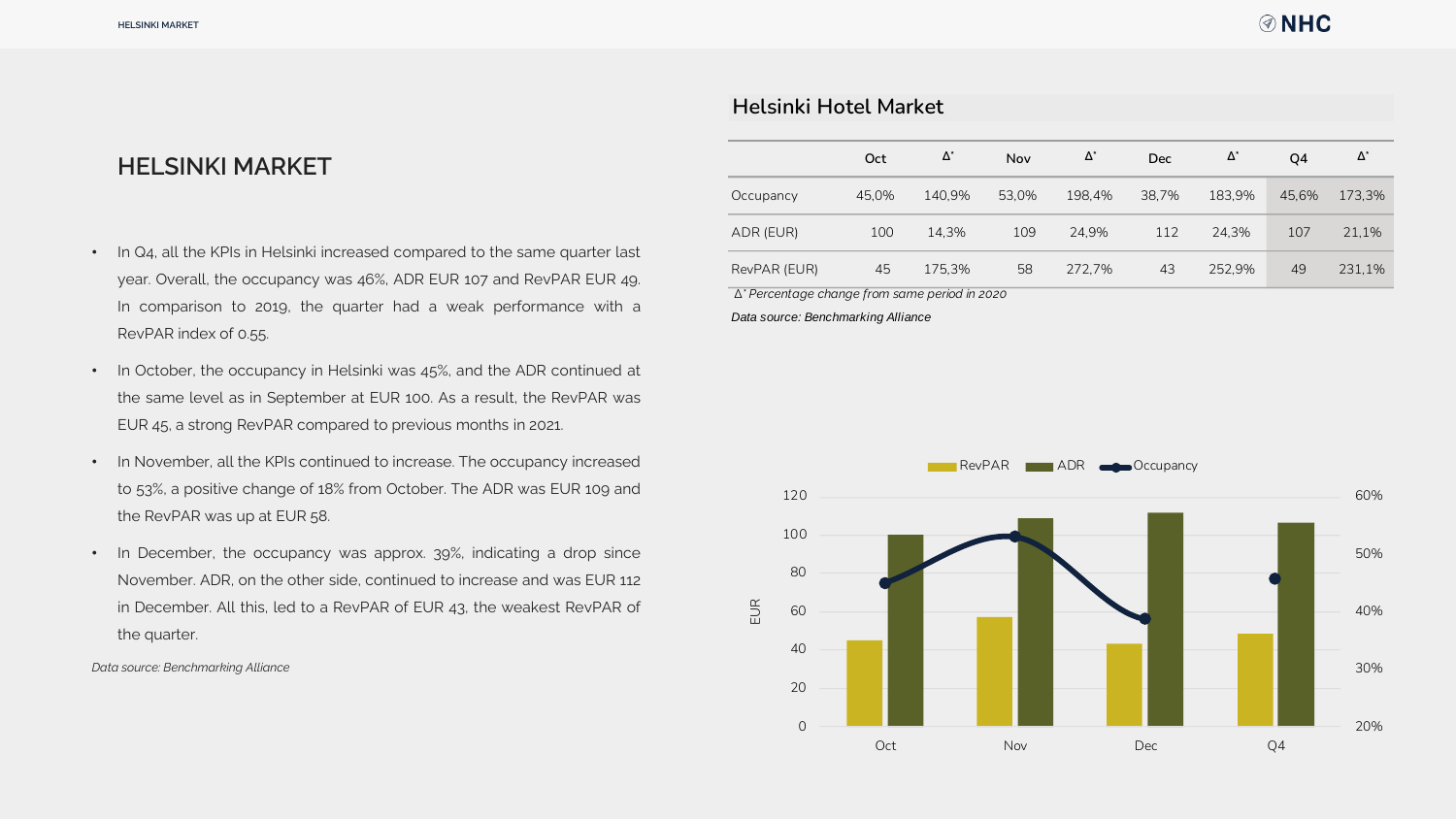# **REYKJAVIK MARKET**

- Reykjavik performed strong numbers during Q4 compared to 2020. The occupancy of the quarter was more than 58% and the ADR was ISK 16,319, which led to a RevPAR of ISK 9,507. The good performance indicated a recovery of the market, however, it should be noted that the RevPAR index was 0.75 compared to 2019.
- In October, the occupancy was 74%, and above 70% for the first time since 2019. Moreover, the ADR was at ISK 16,592, which led to a RevPAR at ISK 12,205, an increase of 1435% compared to 2020.
- The KPIs decreased a bit in November compared to October, however, in comparison to 2020, there was a positive trend for the month. The ADR was ISK 15,204 and the occupancy 57%, giving a RevPAR of ISK 8,707.
- In December, the ADR performance was the strongest of the entire 2021 with ISK 17,494. On the other side, the occupancy was not so strong and dropped down to 43%. As a result, the RevPAR ended at ISK 7.575 for December.

|                                               | Oct    | $\Delta^*$ | Nov    | $\Delta^*$ | <b>Dec</b> | $\Delta^*$ | Q4     | $\Delta^*$ |
|-----------------------------------------------|--------|------------|--------|------------|------------|------------|--------|------------|
| Occupancy                                     | 74,0%  | 1066,0%    | 57,3%  | 1175,0%    | 43,3%      | 955,9%     | 58,3%  | 1062,4%    |
| ADR (ISK)                                     | 16.492 | 31,7%      | 15.204 | 30,2%      | 17.494     | 48,6%      | 16.319 | 35,1%      |
| RevPAR (ISK)                                  | 12.205 | 1435,0%    | 8.707  | 1559,9%    | 7.575      | 1469,4%    | 9.507  | 1470,3%    |
|                                               |        |            |        |            |            |            |        |            |
| ADR (EUR)                                     | 110    |            | 102    |            | 119        |            | 110    |            |
| RevPAR (EUR)                                  | 82     |            | 58     |            | 51         |            | 64     |            |
| ∆* Percentage change from same period in 2020 |        |            |        |            |            |            |        |            |
| Data source: Benchmarking Alliance            |        |            |        |            |            |            |        |            |

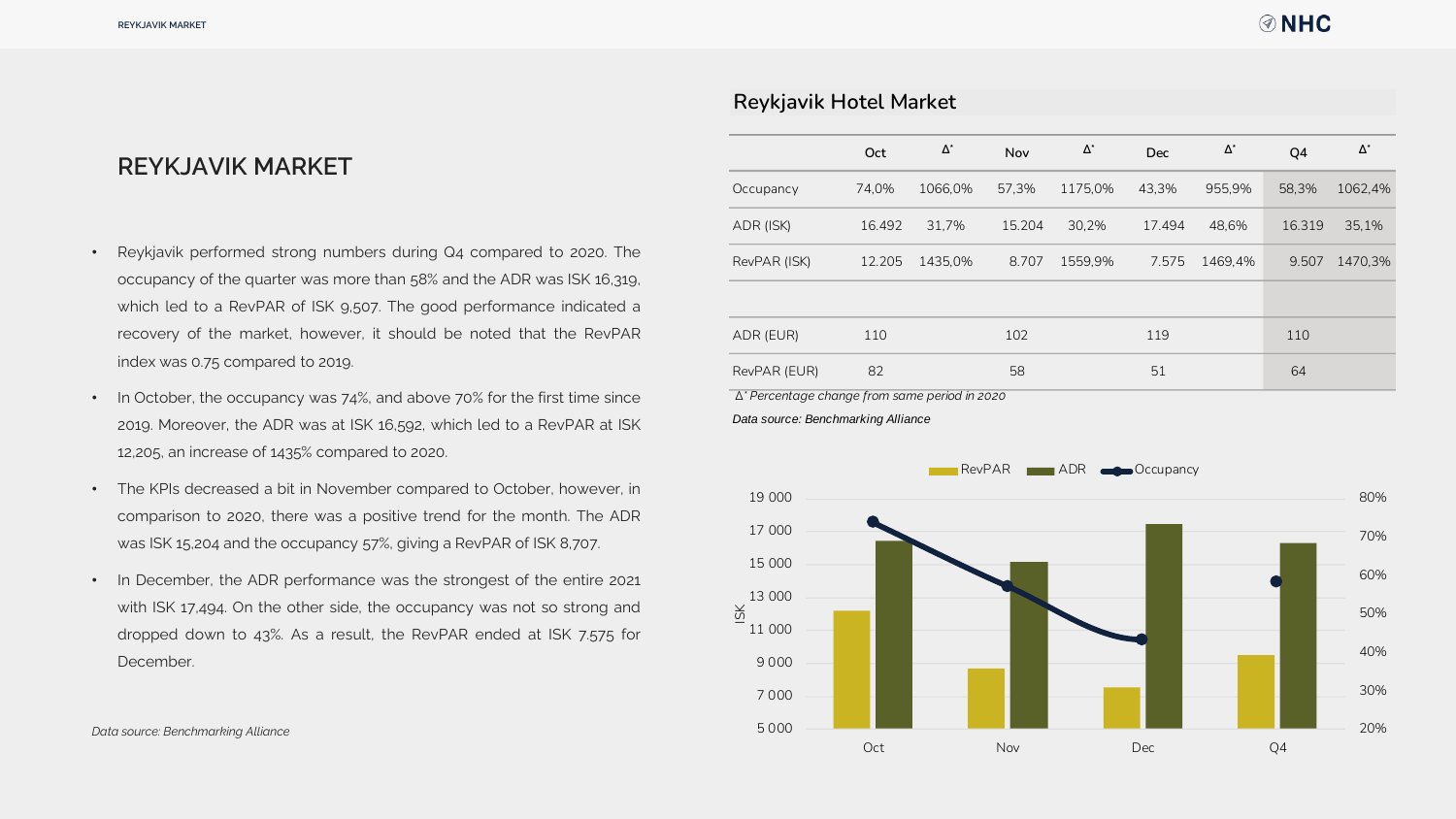# **CITY COMPARISON**

- Reykjavik was the Nordic capital which experienced the highest occupancy in the fourth quarter. When observing the individual months, it could be observed that in October and December Reykjavik had the best performance. However, in November Copenhagen, Stockholm and Oslo performed better than Reykjavik.
- Copenhagen was the capital with the best ADR of Q4 with EUR 115, followed by the second best city Reykjavik, with ADR of EUR 110. On the other side, Helsinki and Stockholm were the capitals with lowest Q4 ADR, with respectively EUR 107 and EUR 106.
- Reykjavik, followed by Copenhagen, had the highest RevPAR for Q4 with respectively EUR 64 and EUR 61 as RevPAR. The quarters highest monthly RevPAR was reported in November in Reykjavik with EUR 82. Helsinki had the lowest RevPAR in Q4 with EUR 49.
- Overall within the quarter, the best performing month for Oslo, Stockholm, Helsinki and Copenhagen was November. Whereas October was the best month for Reykjavik with RevPAR of EUR 82.



**ADR** in EUR



## RevPAR in EUR

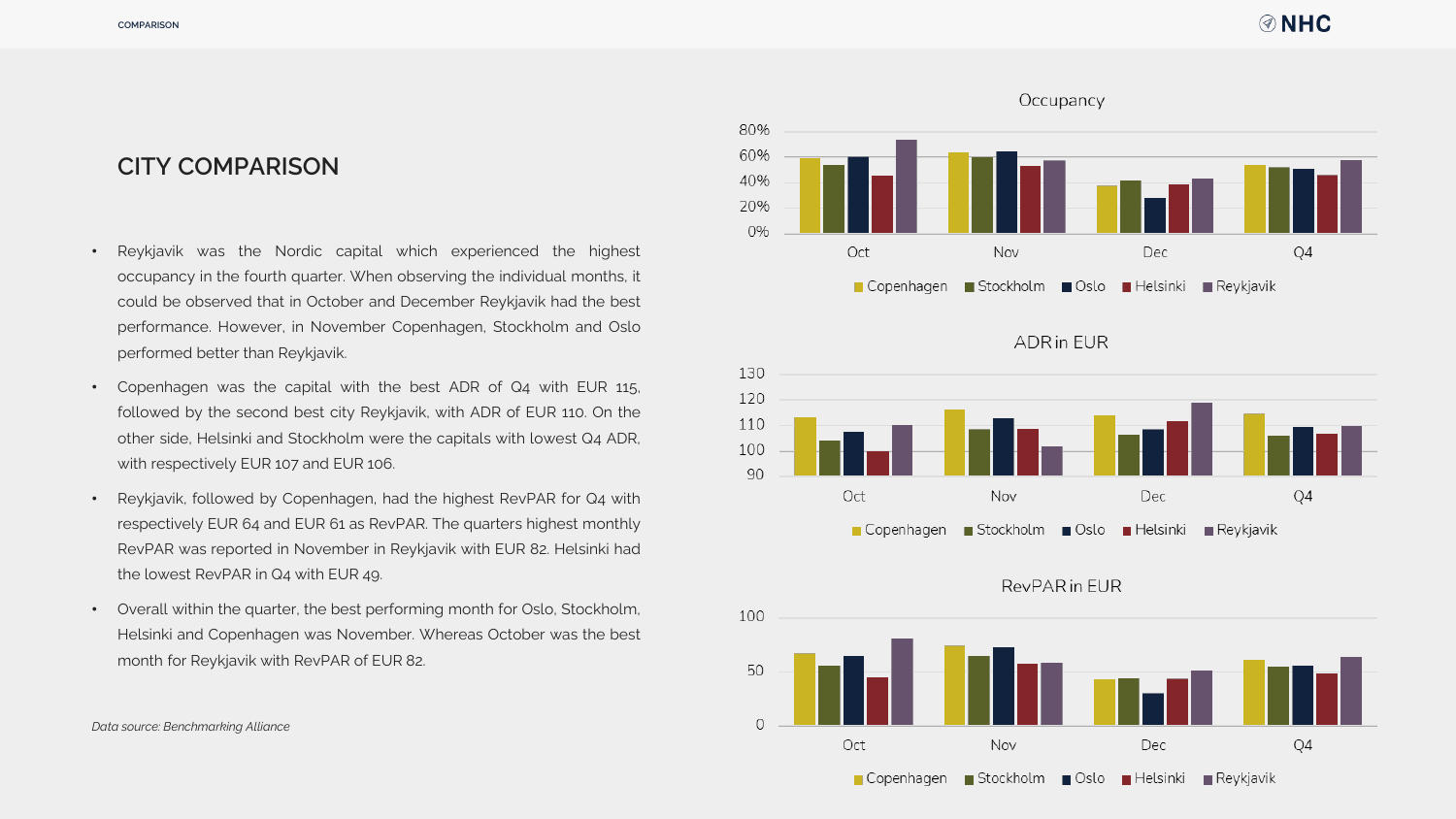# **LOCAL PRESENCE**

In NHC, we constantly track the change in **demand** and closely monitor the development in **supply** across the Nordics. If you wish to discuss the outlook of a specific region, please do not hesitate to reach out to our local offices.

You can always e-mail us at info@nordichotelconsulting.com



Denmark Kongens Nytorv 3-5 DK-1050 Copenhagen K (+45) 45 82 11 72 Sweden Norrlandsgatan 10 SE-11143 Stockholm (+46) 709 393 545 Finland Vuoritie 6B FI-02880 Veikkola (+358) 40 539 43 39 Iceland Bankastræti 5 ICE-101 Reykjavik (+354) 89 77 401